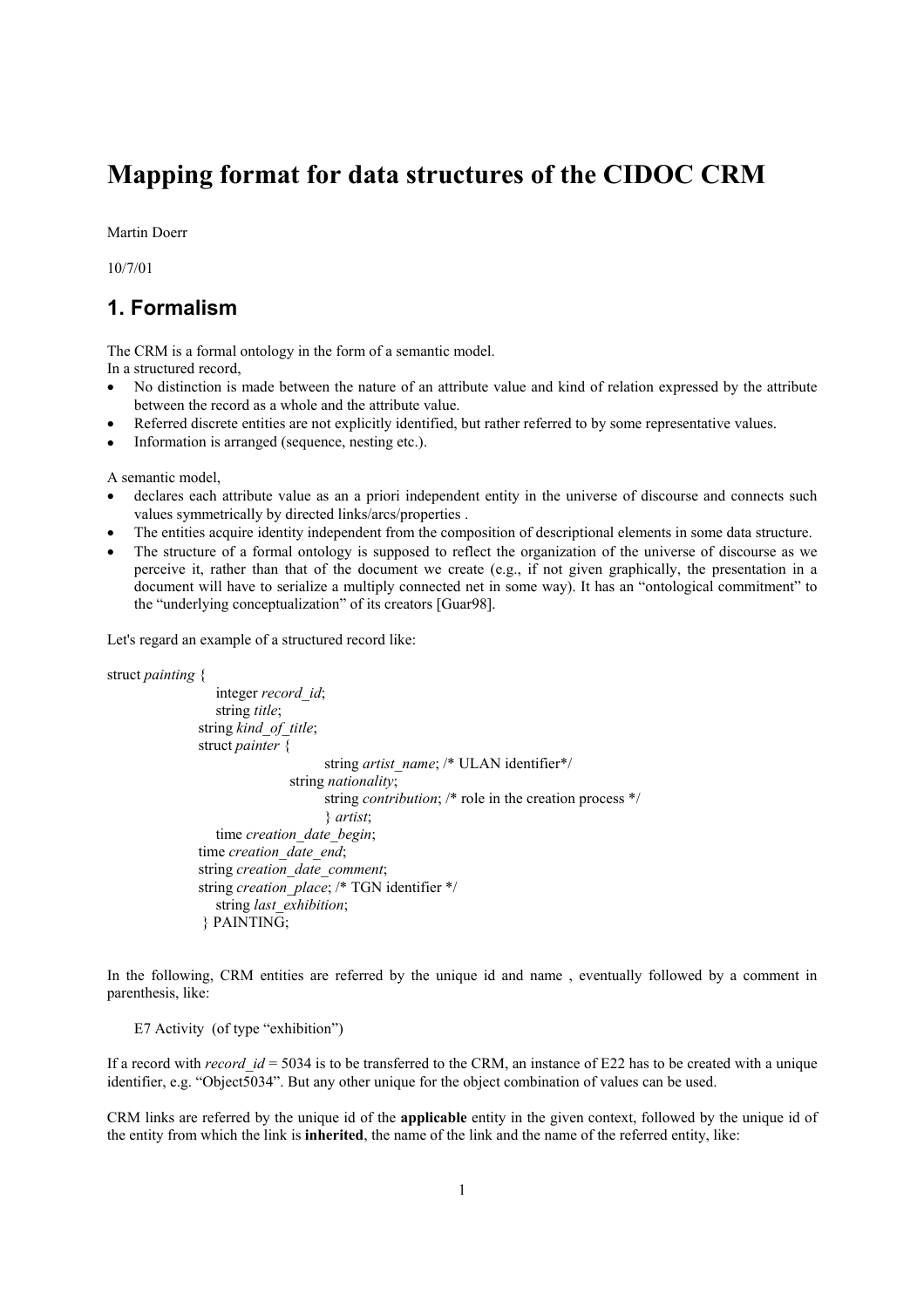E22 (E7) was used for: Activity

We use as name of the link only the part associated with the direction applicable for the given context. E.g. We present the link "E11 Modification. has produced (was produced by)" as

E22 (E11) was produced by: Modification

if I want to read it from the product rather than from the event.

We have therefore chosen a mapping format, where for each PAINTING field we declare the correspondence of the **value** to a CRM entity, like:

*last\_exhibition* = E7 Activity (of type "exhibition")

This means that for a transfer from PAINTING to CRM, the contents of the "*last\_exhibition"* field are used to create a respective unique identifier of an E7 entity instance. The contents may also be used to derive additional attributes of the E7 entity instance, if they can be parsed, e.g. "Documenta 1998, Kassel" may be used to find date, title and place. The E7 instance is also assigned the type "exhibition" from a thesaurus.

In the sequence we declare the correspondence of the **relation** expressed by the field to a CRM link, like:

*painting*  $>$  *last\_exhibition* = E22 (E7) was used for: Activity

This means for a transfer from PAINTING to CRM that a property instance of type "was used for" is created, that connects the instance of E22 "Object5034" representing our example painting to the above created instance of E7 "Documenta1998, Kassel".

For a transfer from CRM to PAINTING, the instance of E7, that has type "exhibition" or a narrower term of it, is connected by "was used for" to the respective E22 entity, and that has the latest date associated, will be used to fill the field "*last\_exhibition"* of record 5034*.*

If a substructure corresponds to a CRM entity, I declare the correspondence of the **relation** expressed by one of its field with respect to the substructure name, rather than the catalog record, like:

*painter*  $\rightarrow$  *nationality* = E21 (E1) has type: Type

If the relation expressed by an PAINTING field corresponds to a path with intermediate entities in the CRM, I have marked it as "(JOIN)", like:

*painting*  $\rightarrow$  *painter* = E22 (E11) was produced by – E12 (E7) carried out by: Actor

(JOIN)

This means, that for a transfer from PAINTING to CRM, an **intermediate** instance of E12 has to be created, with an identifier uniquely defined by the circumstances, like "Object5034-production". In the sequence, it is inserted appropriately between the node "Object5034" and the Actor instance, e.g. "Hans Blumenbaum Jr". This intermediate node may be bare of other attributes. However in this example, missing attributes can be found in the *painting* record, like *creation* date begin. Joins may be double or triple, requiring multiple intermediate nodes.

In the inverse transformation, i.e. from CRM to PAINTING, respective attributes of the E12 instance "Object5034 production" would be distributed to the *painting* record, but the identity of the event itself would be lost. The idea of an ontology like the CRM is, to connect properties directly to the entity they are causally related with, and not to the description target (here a painting).

This is the basic mapping mechanism. In the transformation from structured records to CRM, first a set of unique entity identifiers is created. These allow later to merge the compiled knowledge, and to retrieve connections not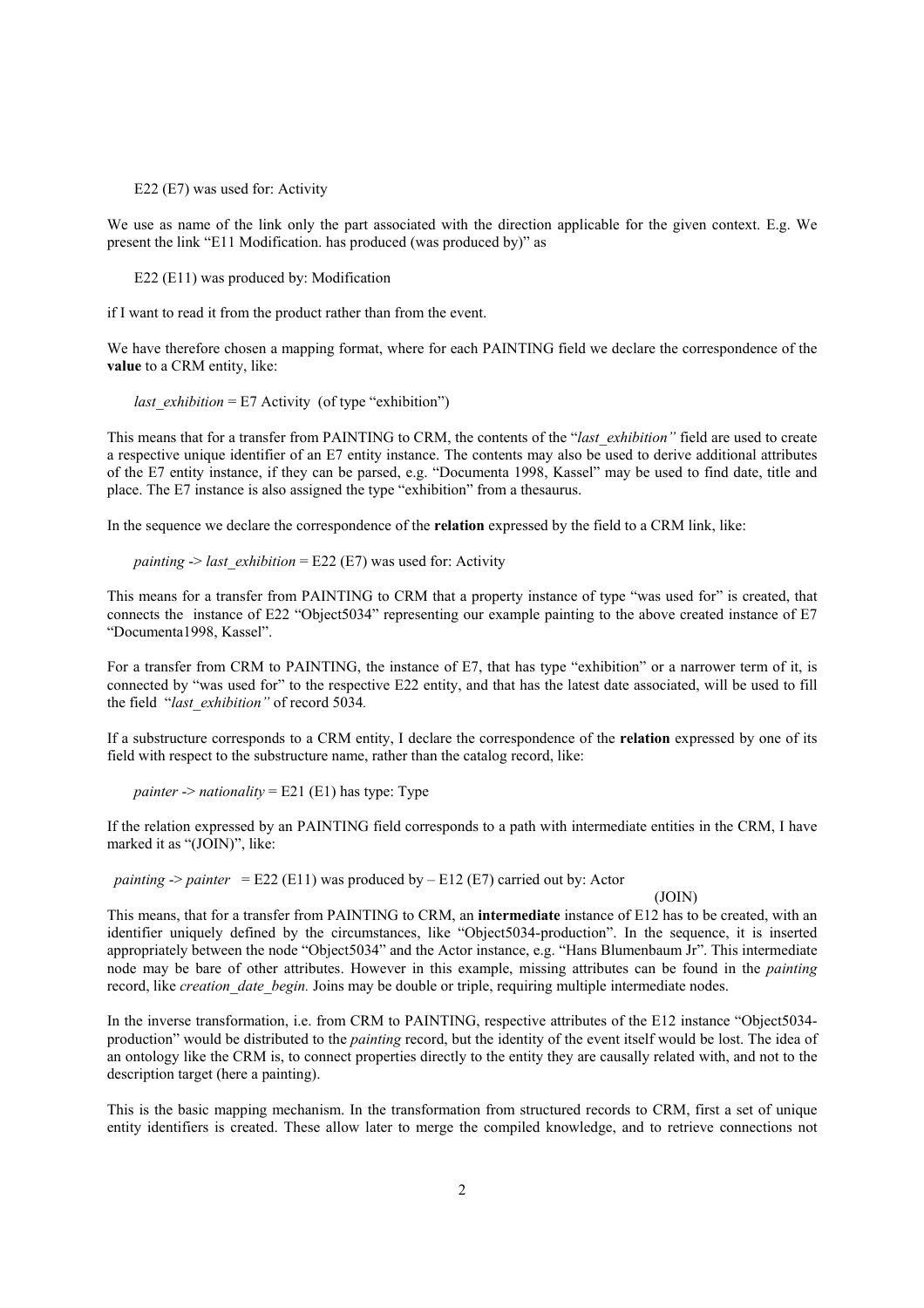visible in single documents. Eventually, the same event may be registered multiply, if not enough evidence for its identity is found. Heuristics may be run to deal with the merging of such cases. Then the entity instances are connected by property instances, and the equivalent CRM instance is ready. This in turn can be transformed into many other forms of records without further ambiguities.

The "has note" link can be used for any information about an entity not formally described by another entity or property in the CRM, as e.g. currently artist biography. It can also be used to capture all comments in the records as e.g. *creation date comment* . For fine-grain distinction of the semantic of such comments, the "has note" link has a type attribute.

#### *Complete PAINTING-CRM Mapping:*

| $title = E35$ Title<br><i>painting</i> $\rightarrow$ <i>title</i> = E22 (E19) has title: Title                                                                                                                                                                                                                                                                                                                                                              |
|-------------------------------------------------------------------------------------------------------------------------------------------------------------------------------------------------------------------------------------------------------------------------------------------------------------------------------------------------------------------------------------------------------------------------------------------------------------|
| <i>kind of title</i> = $E55$ Type (Title Type)<br><i>painting-&gt; kind of title</i> = E22 (E19) has title - E35 (E1) has type: Type (JOIN)                                                                                                                                                                                                                                                                                                                 |
| <i>painter</i> corresponds to E21Person, a specialization of E39 Actor.<br>painting -> painter = E22 (E11) was produced by - E12 (E7) carried out by: Actor<br>(JOIN)                                                                                                                                                                                                                                                                                       |
| painter-> artist_name can be used to create the unique identifier for the E39 instance.<br>This would be an ideal convention to create E39 instances.<br>$nationality = E55$ Type (Person Type)<br><i>painter -&gt; nationality</i> = $E21$ (E1) has type: Type                                                                                                                                                                                             |
| $contribution = E55$ Type (Role Type)<br><i>painter-&gt; contribution</i> = $E22$ ( $E11$ ) was produced by – $E12$ ( $E7$ ) carried out by:<br>(in the role of: Type)<br>This example of a link on a link, i. e. a role specifying the<br>"carried out by" can be modeled in systems without this<br>feature by a relation entity for the "carried out by" link. In<br>RDFS e.g. I would declare a class "carrying out" with<br>property "in the role of". |
| <i>creation date begin</i> = E61 Time Primitive, lower value<br><i>creation date end</i> = $E61$ Time Primitive, upper value                                                                                                                                                                                                                                                                                                                                |
| painting->creation date begin /<br>painting->creation date end $=$<br>E22 (E11) was produced by $-$ E12 (E2) has time-span - E52 (E1) at most within:<br>Time Primitive (Double JOIN).                                                                                                                                                                                                                                                                      |
| creation date comment= E62 String (Text attached to the time-span)<br>painting->creation date comment=<br>E22 (E11) was produced by $-$ E12 (E2) has time-span $-$ E52 (E1) has note:<br>String (Double JOIN).<br><i>creation place</i> = E53 Place (TGN identifiers are good to create instances of E53)<br><i>painting-&gt;creation place</i> = E22 (E11) was produced by $- E12$ (E4) took place at:<br>Place (JOIN).                                    |

### **2. The Map DTD:**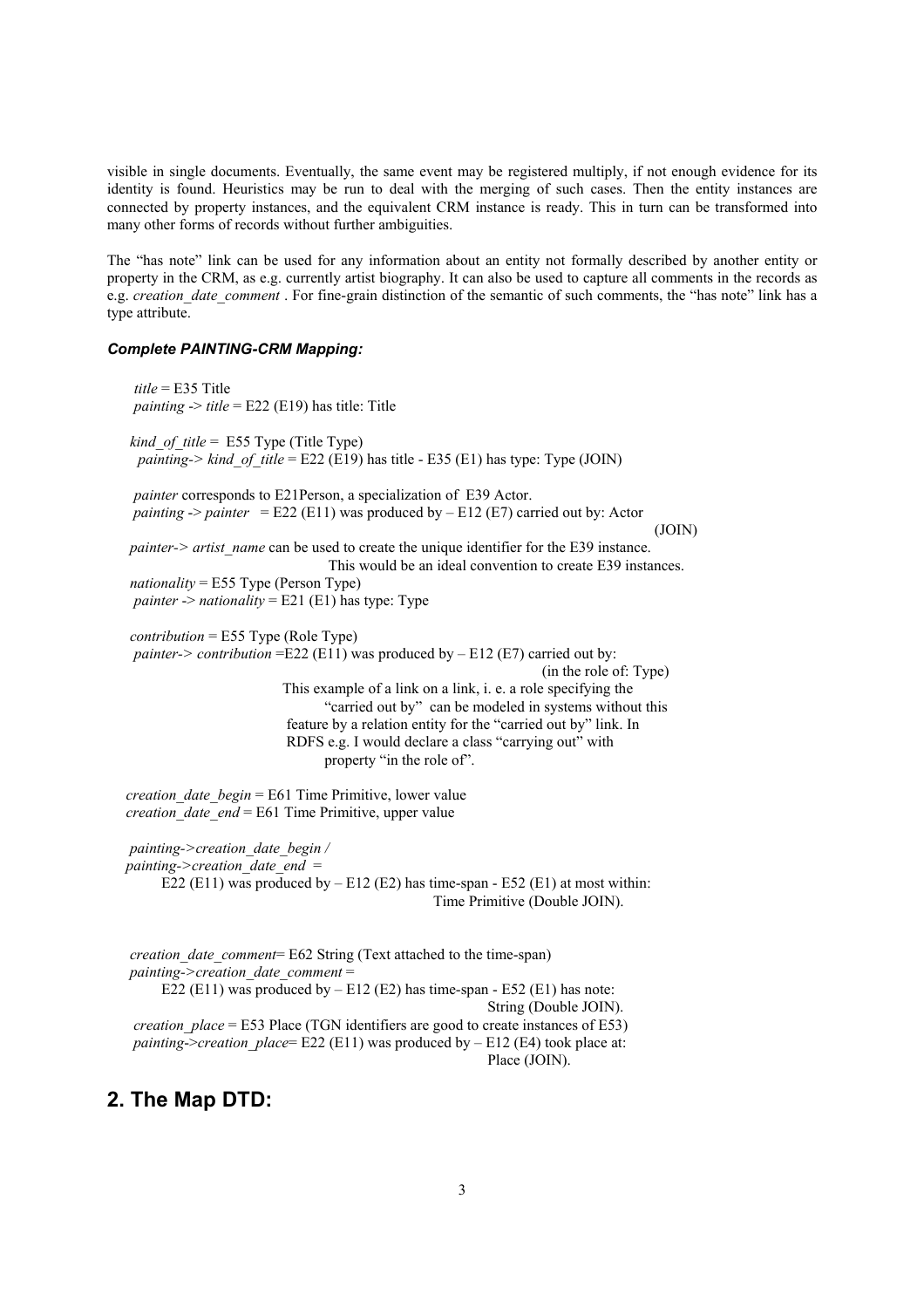The following template illustrates the logical structure of a mapping from some data structure (schema, DTD, etc.) to the CRM:

```
<mapping><map><domain_map> 
                             <comment></comment> 
                            <src_domain_condition> 
                            \le/src_domain_condition>
                            \langlesrc_domain_entity>\langlesrc_domain_entity>\leqeq crm domain entity\geqleq crm domain entity\geq\leqcrm domain constraint\geqcrm domain constraint\geq</domain_map> 
                  <link_map> 
                             <comment></comment> 
                            <src_domain_condition></src_domain_condition> 
                            <src_range_condition></src_range_condition> 
                            \leqsrc range map>\langlesrc range entity\langlesrc range entity\rangle\leqeq crm range entity\geqeq crm range entity\geq\leqcrm range constraint\geqcrm range constraint\geq\le/src_range_map>
                            \langlesrc path\rangle\langlesrc path><target_path> 
                                     \epsilon / \epsilon link\epsilon / \epsilon link\epsilon <crm_interm_entity></crm_interm_entity> 
                                     \leqcrm_domain_constraint\geqcrm_domain_constraint\geq\triangle/target path></link_map> 
         </map></mapping>
```
E.g. the following statements in the notation used to map the Dublin Core Data Elements:

```
DCT1 physical object = E19 Physical Object
DC [E71 Man-Made Stuff]: 
        DC. Title = E35 TitleDC\rightarrow DC. Title = E71 has title: Title
```
DC.Title.LANG = E56 Language DC->DC.Title.LANG = E71 has title – E35 (E33) has language : Language (JOIN) where E33 Linguistic Object.

Would be tagged like:

 $<$ mapping $>$ 

 $<$ map $>$ 

```
 <domain_map> 
         <src_domain_condition> 
                  If DC.Type = DCT1 physical object 
        </src_domain_condition> 
        <src_domain_entity> 
                 DC 
        \le/src_domain_entity>
        \leqeq crm domain entity>
```